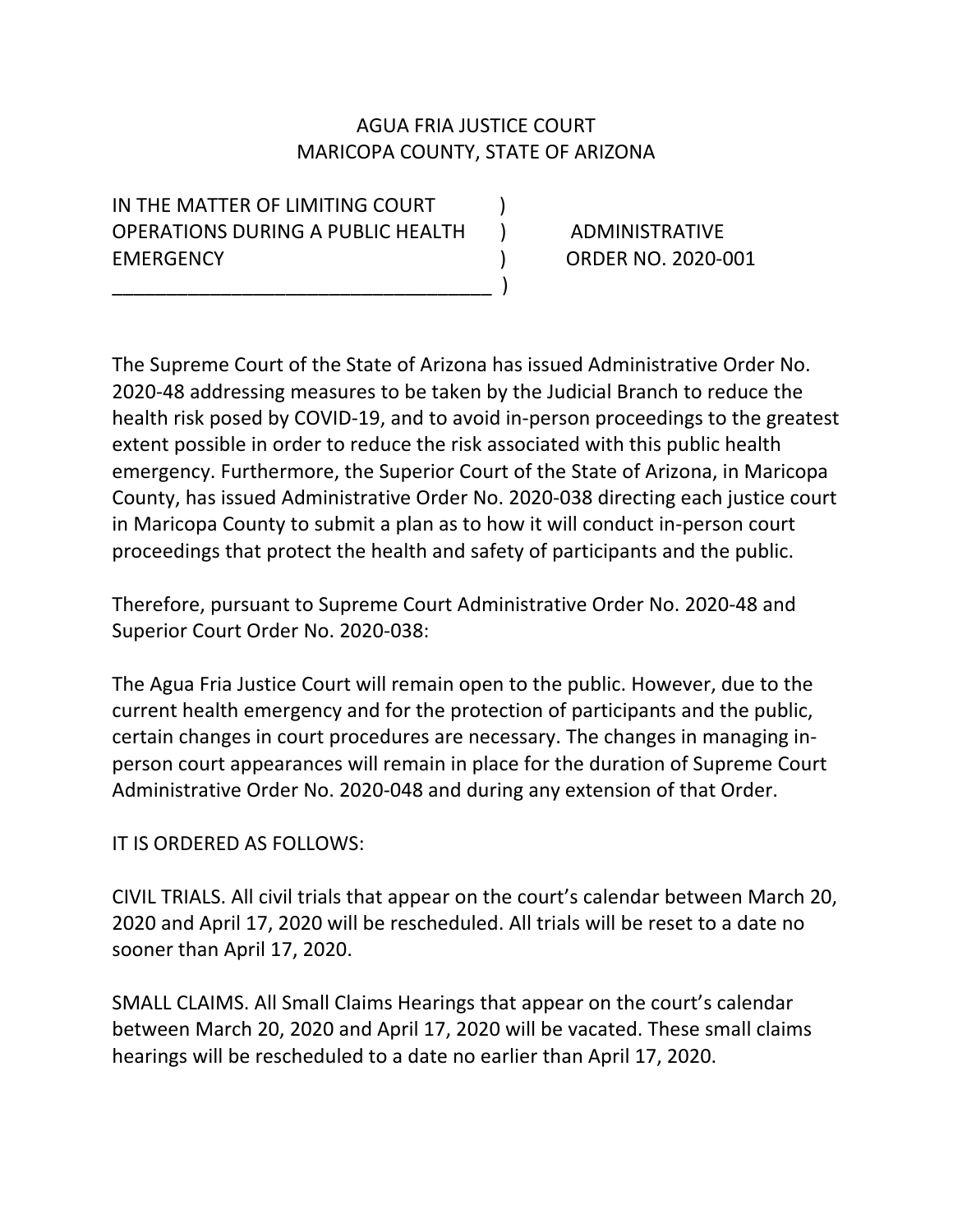EVICTION ACTIONS. The Court will maintain the regular Eviction Action calendar. The Court will limit in-person court appearances as much as possible by allowing the parties to appear telephonically. A notice advising the parties of the option to appear telephonically will be served along with the Summons and Complaint. Litigants may appear in person if they wish to do so. The number of Eviction Actions that appear on the court's calendar will be reduced to allow appropriate social distancing among the participants.

ORDER OF PROTECTION/INJUNCTION AGAINST HARASSMENT. All Order of Protection and Injunction Against Harassment hearings will remain on the court calendar. Parties will be advised by all means available of the option to appear telephonically. Petitioners contacting the Court by telephone will be directed to AZPoint to complete the petition and appear telephonically for the Ex Parte Hearing. The Order of Protection may be delivered to the plaintiff via email, regular mail or by fax. The Plaintiff has the option to appear in person to receive a copy of the Order of Protection. Petitioners that appear in person will be directed to AZPoint and will have the opportunity to appear telephonically for the Ex Parte Hearing. Petitioners that are unable to access AZPoint online will be assisted by court personnel at Central Services of the Southwest Regional Justice Court Center.

CIVIL TRAFFIC. Civil Traffic Hearings will remain on the court calendar. The court calendar will be adjusted to allow for appropriate social distancing and to protect the health and safety of the participants and the public. Defendants will be advised of Rule 10.1(d) of the Arizona Rules for Traffic Violations and given the option to appear telephonically.

MISDEMEANOR PRE-TRIAL CONFERENCES. The Court has vacated all misdemeanor pre-trial conferences for the remainder of March 2020. Misdemeanor pre-trial conferences will remain on the regular court calendar for the month of April 2020. However, the number of pre-trial conferences set will be reduced to allow appropriate social distancing and for the protection of the participants and the public. A defendant's presence at the pre-trial conference will be waived. Pro per defendants scheduled for a misdemeanor pre-trial conference may confer with the deputy county attorney telephonically or by other electronic means. Misdemeanor pre-trial conferences will be scheduled at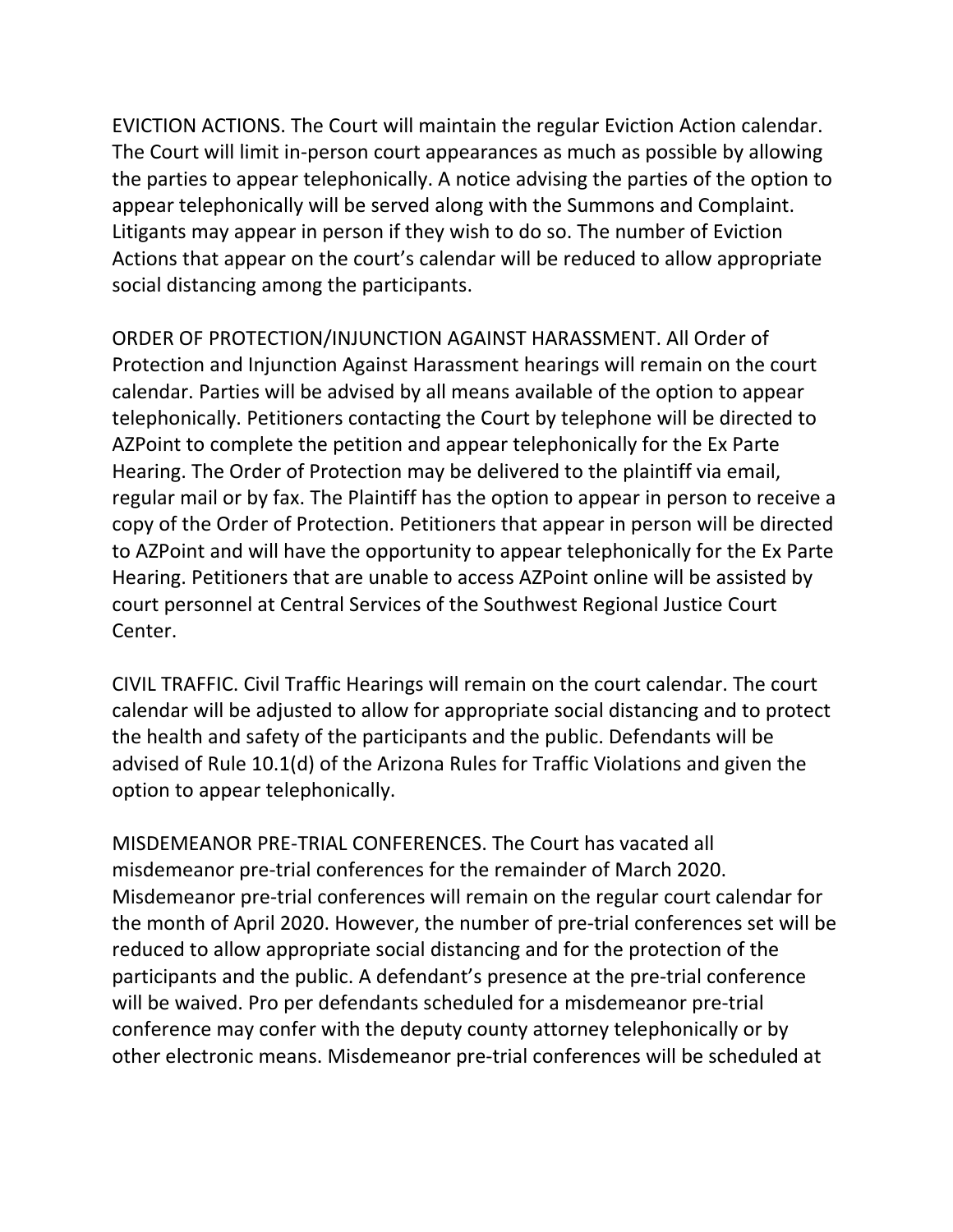various times to avoid simultaneous settings that may impede appropriate social distancing.

JURY TRIALS. No jury trials will be conducted between March 20, 2020 and April 17, 2020. Jury trials will be rescheduled to a date no sooner than April 17, 2020.

SENTENCE REVIEW HEARINGS. No Sentence Review Hearings will be conducted between March 20, 2020 and April 17, 2020. All defendants scheduled for a Sentence Review Hearing after April 17, 2020, will be given the option to appear telephonically. In lieu of a personal appearance, all defendants will be given the option to submit proof of compliance (e.g. Ignition Interlock, Community Service, Alcohol Screening and Treatment) by mail, email or fax.

ORDER OF CONFINEMENT. No person will be ordered to self-surrender beginning March 20, 2020 through April 17, 2020.

ARRAIGNMENTS. Arraignments will remain on the court calendar. Adjustments will be made to reduce the number of arraignments set on any one day or time to allow for appropriate social distancing and to protect the health and safety of participants and the public. Defendants will be notified by any means available of the option to appear telephonically or enter a plea by mail. The Court will provide defendants with the necessary documents if they wish to enter a plea by mail. Defendants wishing to appear telephonically will be contacted by court personnel and a record of the proceeding will be preserved with the use of courtroom technology.

WARRANTS. No arrest warrant will be issued for non-compliance with a Court Order (e.g. failure to pay, failure to appear, failure to comply) between March 20, 2020, and April 17, 2020. Defendants subject to a Failure To Pay warrant have the option to contact court personnel by electronic means to resolve the arrest warrant. Court personnel is hereby authorized to quash a Failure To Pay warrant once the defendant is enrolled in the EN-CAP program and enters into a payment plan.

DEFENSIVE DRIVING SCHOOL. Beginning March 20, 2020 through April 17, 2020, any defendant eligible for Defensive Driving School will be granted 60 days to complete Defensive Driving School.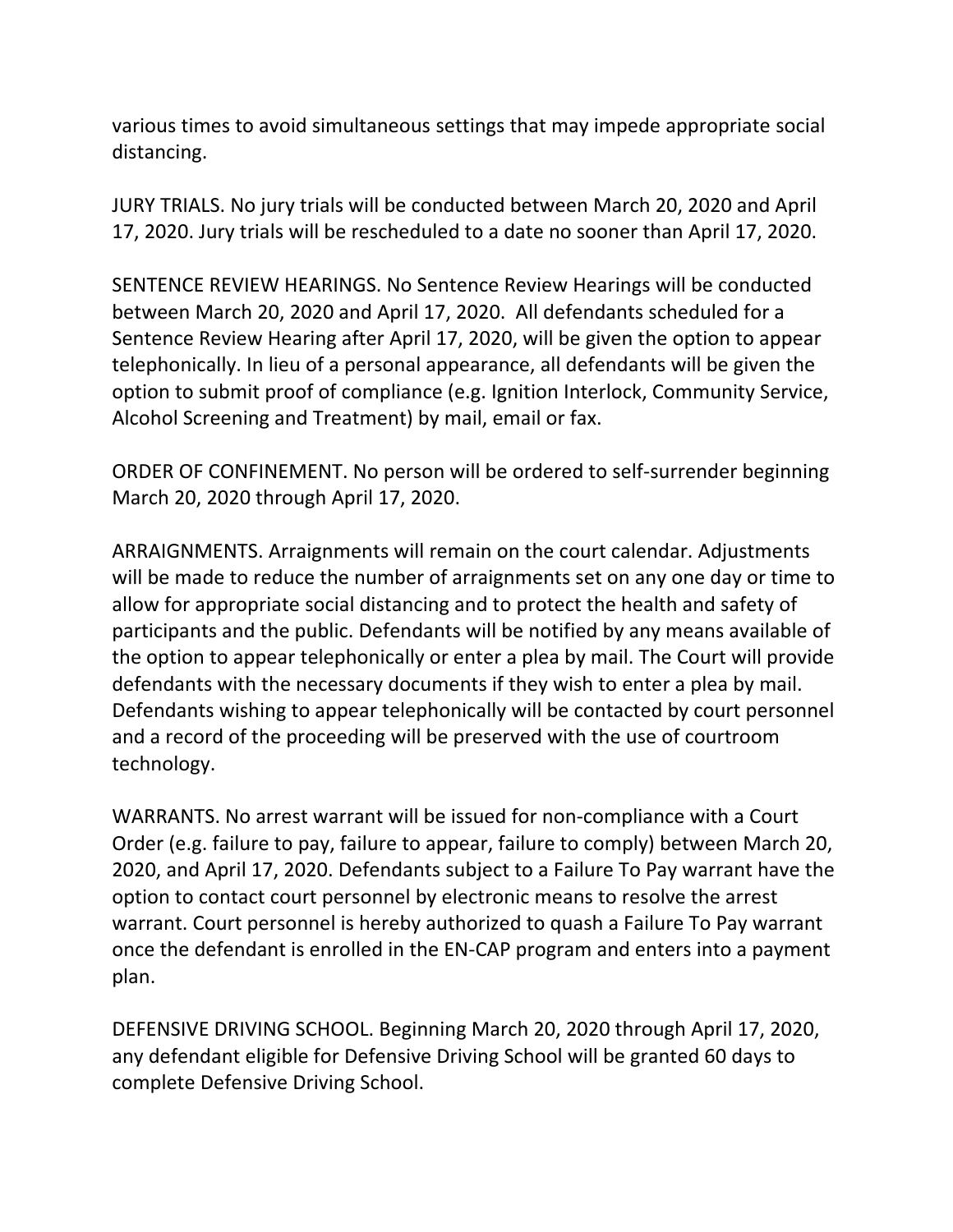CIVIL TRAFFIC OFFENSES. Any defendant charged with Failure to Provide Proof of Financial Responsibility and/or Expired Registration or No Registration, and is scheduled to appear in Court between March 20, 2020 and April 17, 2020, will be granted 60 days to show proof of compliance. All defendants facing civil traffic offenses will be given the option to enter a plea or submit proof of compliance by telephone, mail, fax, email or other electronic means.

TIME LIMITS. The time period March 20, 2020 through April 17, 2020 is excluded from calculation of time under rule provisions and statutory procedures that require court proceedings to be held within a specific period of time. This includes Rule 8 of the Rules of Criminal Procedure and applicable rules for civil matters handled by the justice courts of Maricopa County.

PARTIES. In order to protect the health and safety of court participants and the public, the Court will limit any required in-person proceedings to attorneys, parties, victims, witnesses, jurors, court personnel, and other necessary persons where necessary to maintain the recommended social distancing within a court facility.

COURT PERSONNEL AUTHORITY. Court personnel is authorized to grant continuances and allow alternative accommodations to parties and others with business before the Court, and to conduct proceedings in a manner that allow for appearances by audio or other electronic means that promotes the protection of the health and safety of court personnel, participants and the public.

MEETINGS/CONFERENCES/TRAINING. All non-essential functions scheduled to be conducted at the Agua Fria Justice Court are cancelled until further notice.

SIGNAGE. Signage has been placed on the exterior doors of the Southwest Justice Court Center advising the public to not enter the facility if they are exhibiting signs and symptoms consistent with the spread of COVID-19. A press release was sent to various media outlets on March 20, 2020, stating that the justice courts of Maricopa County remain open to the public and encourage court participants to contact the courts by electronic means prior to appearing in-person.